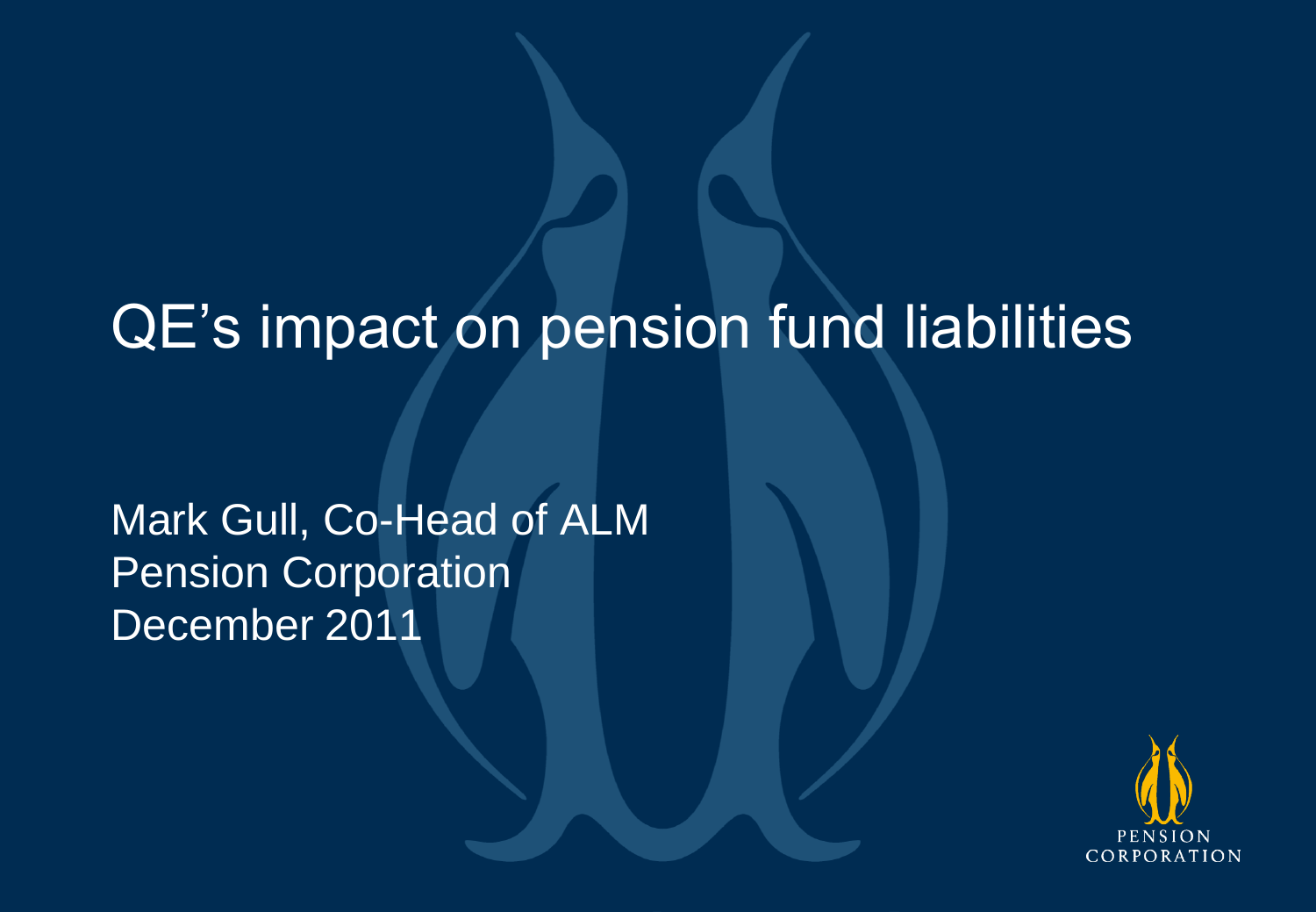- Pension Corporation has previously estimated that QE1 increased UK pension fund deficits by £74 billion, which costs UK business an additional £7.4 billion a year
	- ►QE2 could compound these costs
- ■BUT, if QE1 had had no impact on very long Gilts and only reduced yields in short and medium-term Gilts, pension fund deficits could actually have fallen

#### **This note:**

- ►Looks at where the Bank of England should concentrate its firepower through QE, to help UK business
- ►Looks in more detail at who is issuing bonds across the curve and who benefits from QE
- ►Explains why the Bank of England buying very long Gilts (over 25 years) is bad for both the economy and pension funds
- ► Looks at why QE should be tailored better to avoid hitting pension funds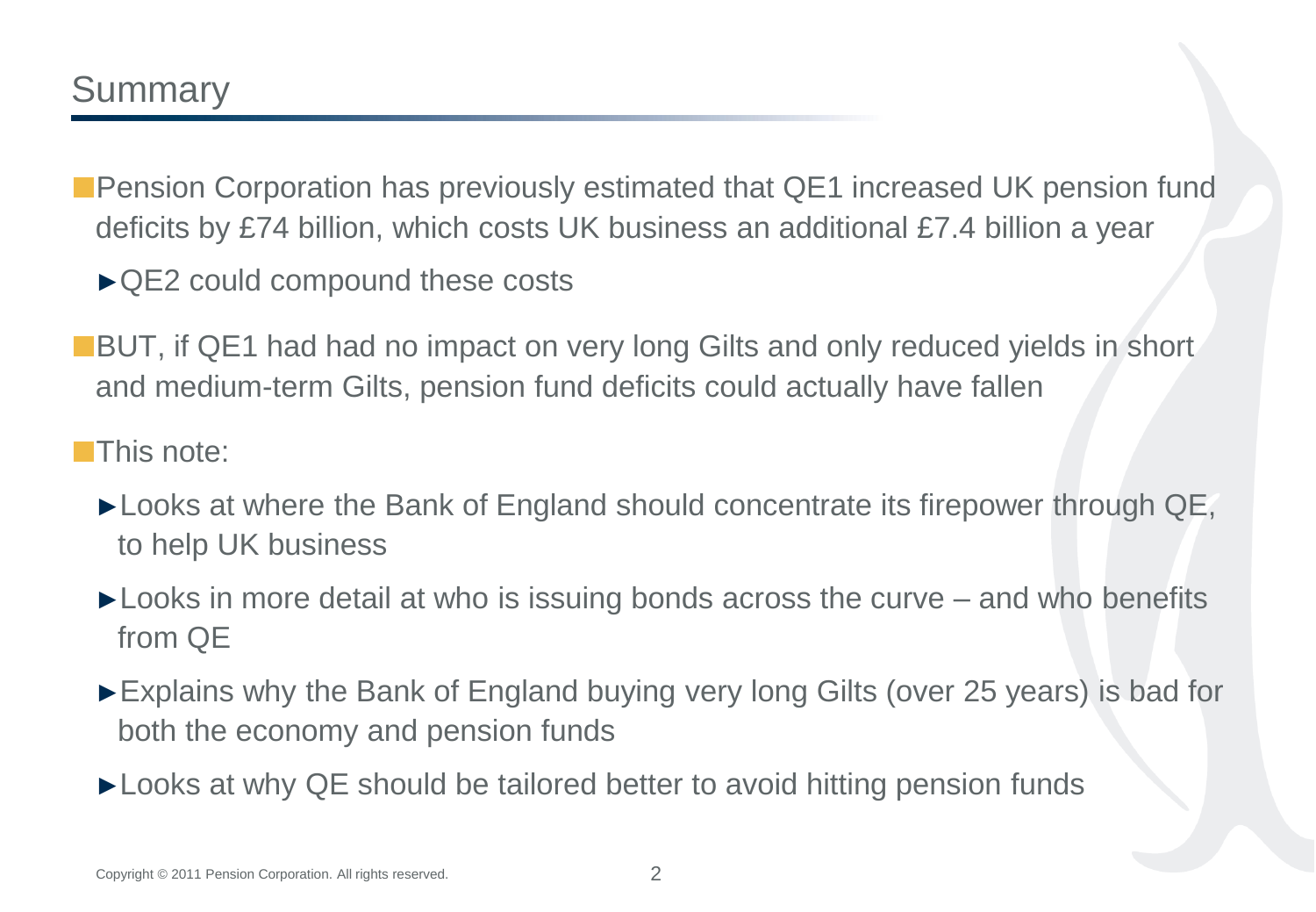**Explicitly:** 

- ►Lower Gilt yields to encourage borrowing
- ►Gilt holders are meant to sell Gilts and reallocate to higher yielding assets
- ►Increase in the money supply
- ►Weaken Sterling
- ►Increase inflation
- **All aimed to achieve higher economic growth (nominal GDP)**
- **However, a key factor is that pension fund liabilities are measured off Gilt yields and** as Gilt yields fall those liabilities rise, increasing deficits
	- ►Pension funds that want to de-risk (or reduce deficits) may end up buying more Gilts to better match their liabilities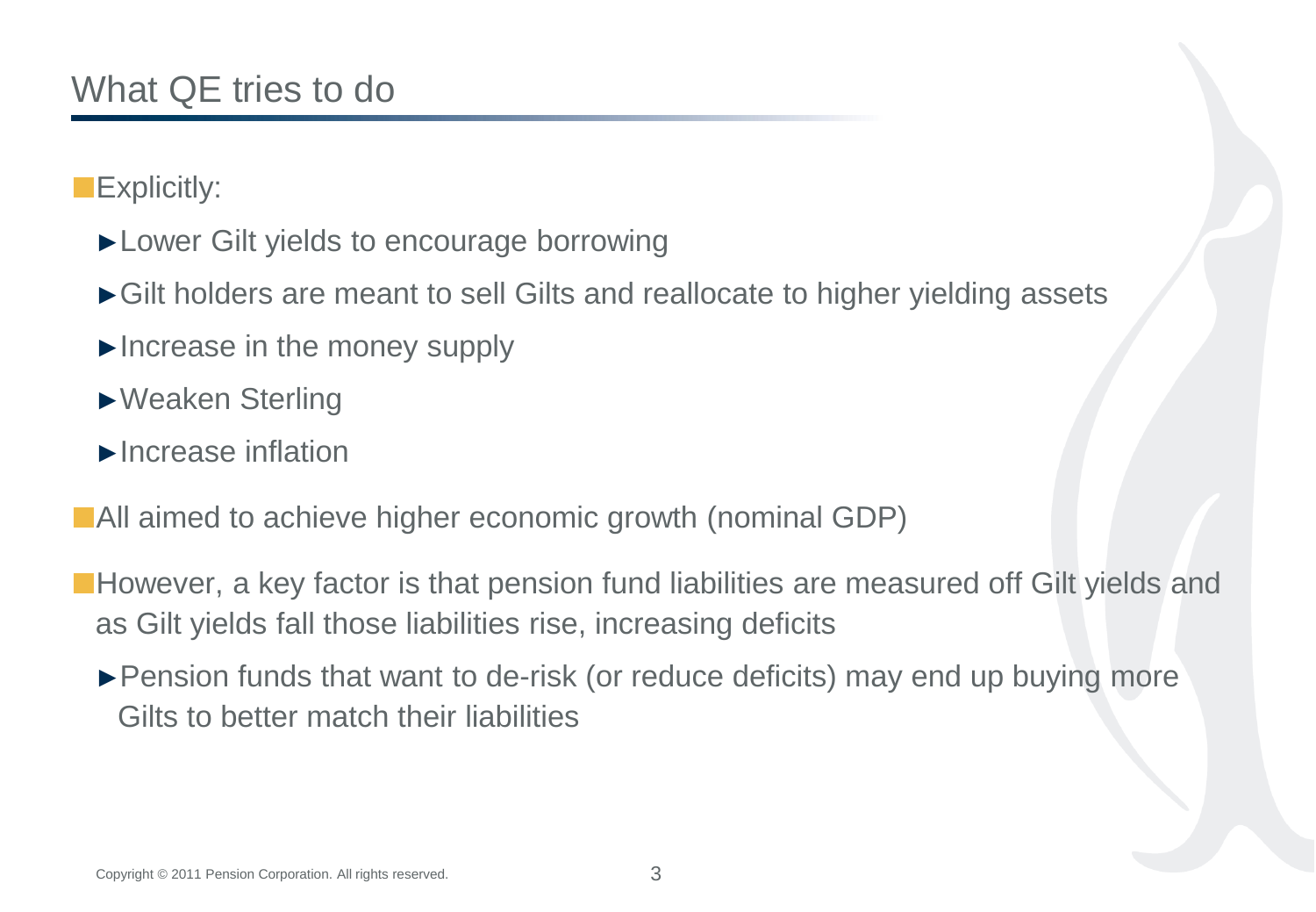# Over 25 years Sterling bond issuance, since 2009

■ From the start of 2009, when QE was first mooted, to end Sep 2011, £720 billion of fixed rate Sterling bonds were issued, of which:

- ► £437 billion of conventional Gilts issued by the UK Government
- ► £283 billion of fixed rate Sterling corporate bonds issued

■ However, £122 billion of fixed rated Sterling bonds over 25 years issued since 2009:

- ► £31 billion non-Gilt issuance (of which £9 billion overseas issuers)
- ► £91 billion or 75% issued by UK Government see below

**Government is by far the biggest issuer of over 25 year bonds**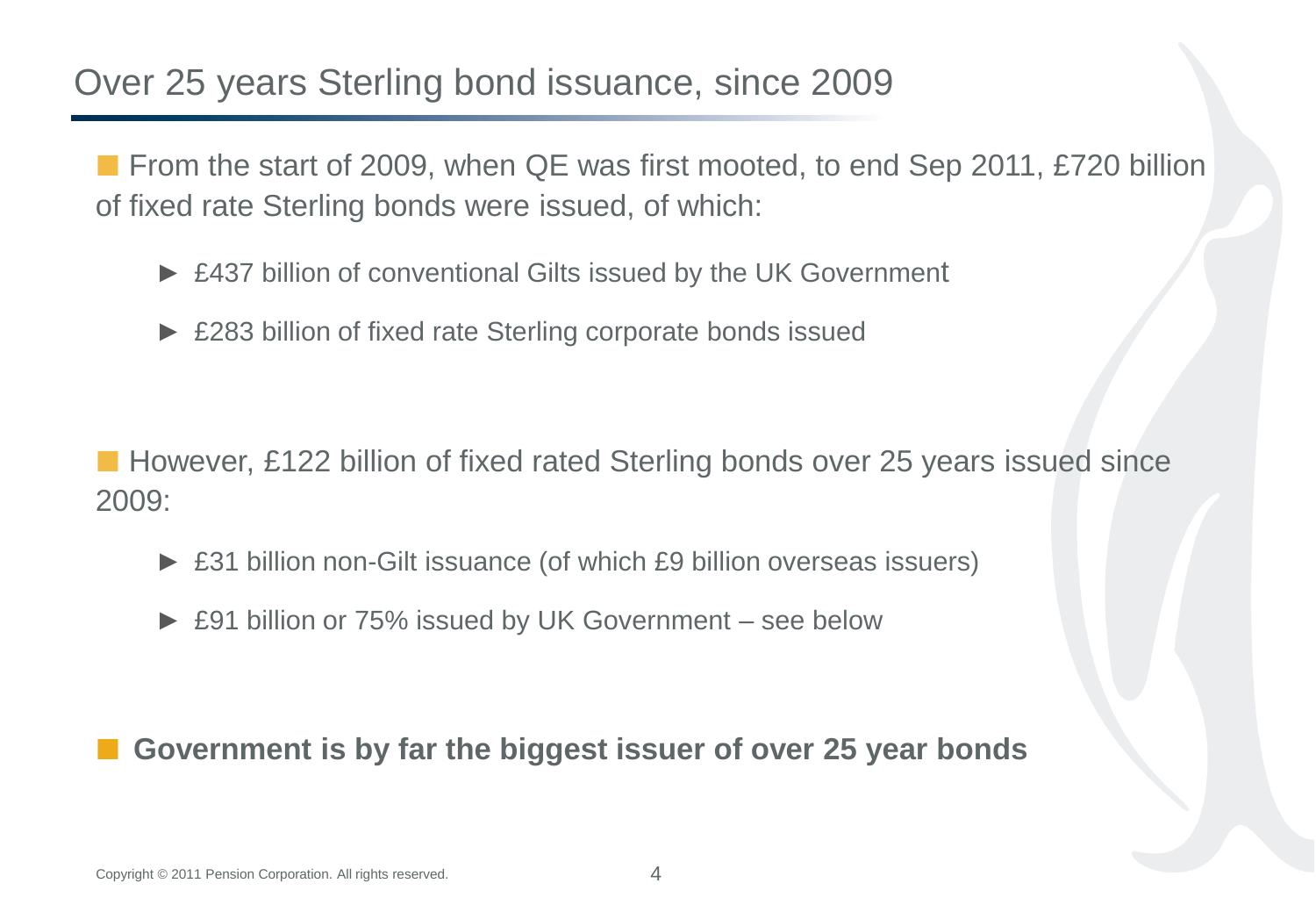Sterling bond issuance, over 25 years since 2009

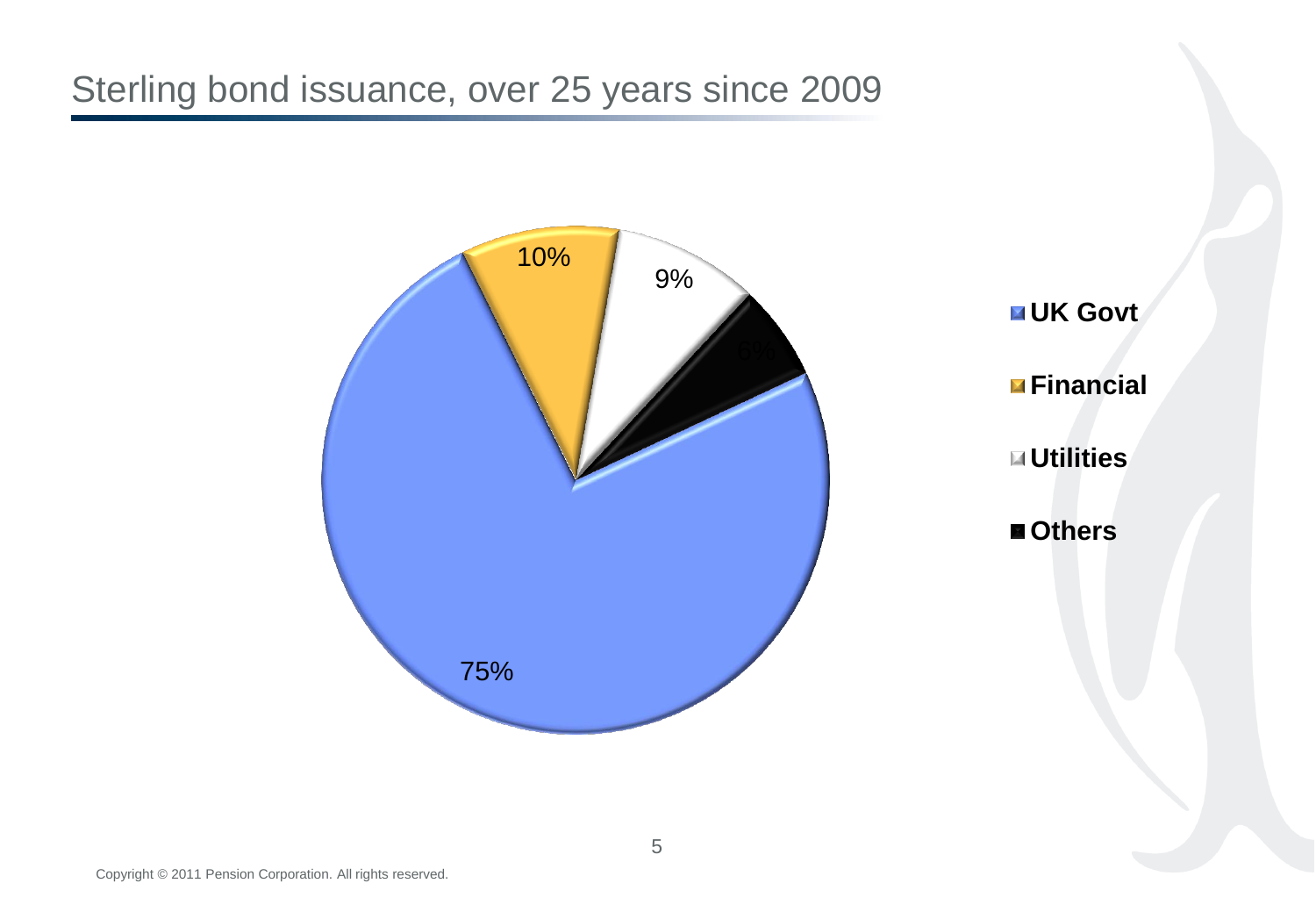■BoE implied QE1 reduced yields by 1% - if this were true, annual saving due to lower Gilt coupons are:

- 1. UK Government £4.4 billion (i.e. 1% of £437 billion gilts issued )
- 2. Corporates £2.8 billion (i.e. 1% of £ 283 billion non-gilts issued)

**Only large corporates get benefit from lower borrowing yields, SMEs do not have the** benefit as they have to borrow from the bank market, not the capital markets

■But higher pension fund deficits meant £7.4 billion goes out of corporates into pension funds annually:

- ►Corporates worse off, Government better off
- ►SMEs disproportionally hit by QE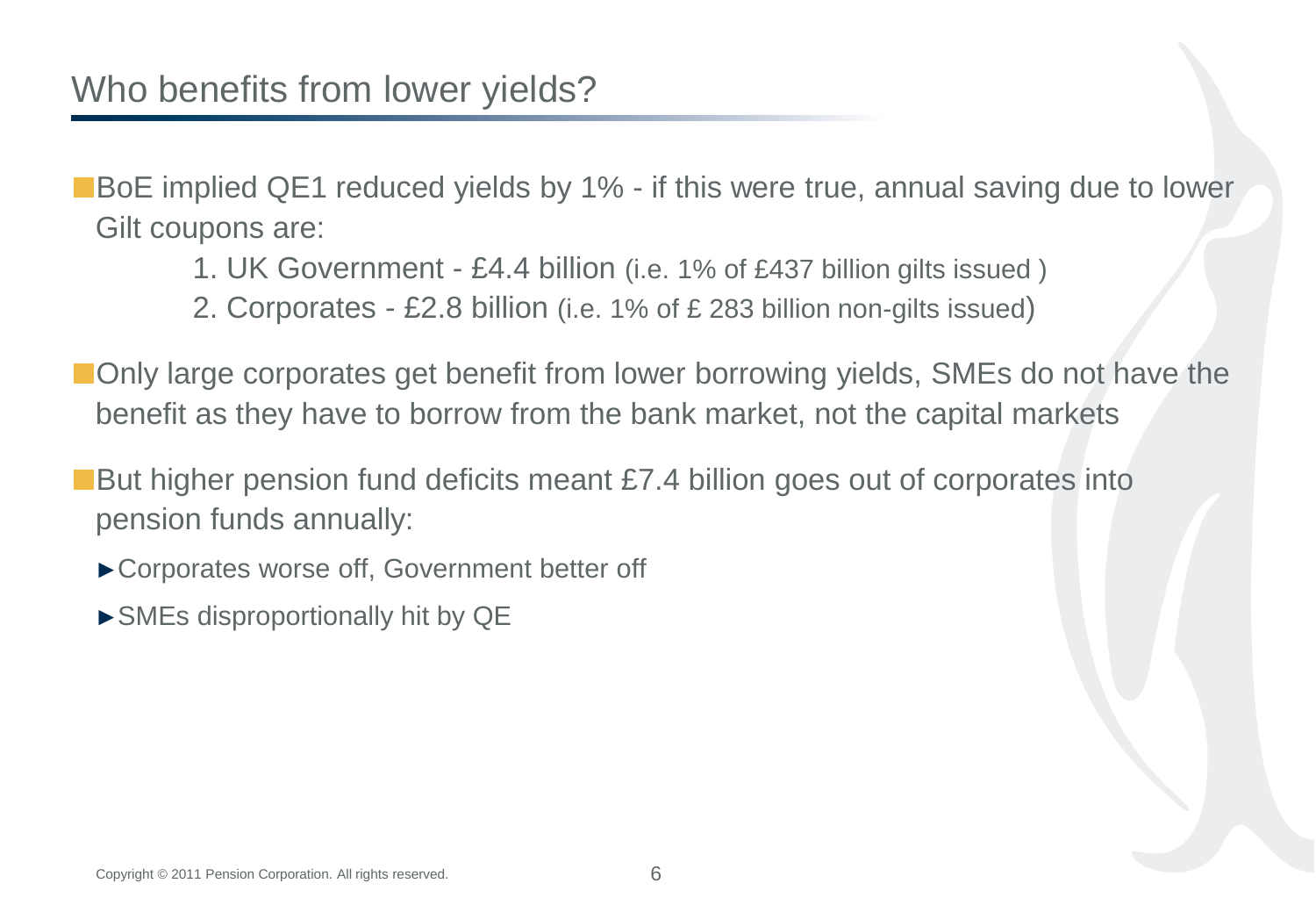**As pension fund have long dated liabilities they are sensitive to moves in long rates** 

- **Pension Corporation estimates that if Gilt yields move in parallel across the curve,** over 25 year liabilities account for 58% of the movement in the value of the pension fund liabilities, but over 25 year liabilities typically represent only 30% of a pension fund's value
	- ►DB pension schemes have an estimated £1 trillion of liabilities with a 20 year duration
	- ►The movement in these long liabilities represents c.£110 billion of the approximate £200 billion rise in pension fund liabilities under QE1 due to the 1% fall in gilt yields

**Initially, QE1 did not target over 25 year Gilts – so why has QE2 moved to this area?** 

■ At the long end, the UK Government is the main beneficiary of lower yields and **pension funds and sponsors are the main losers**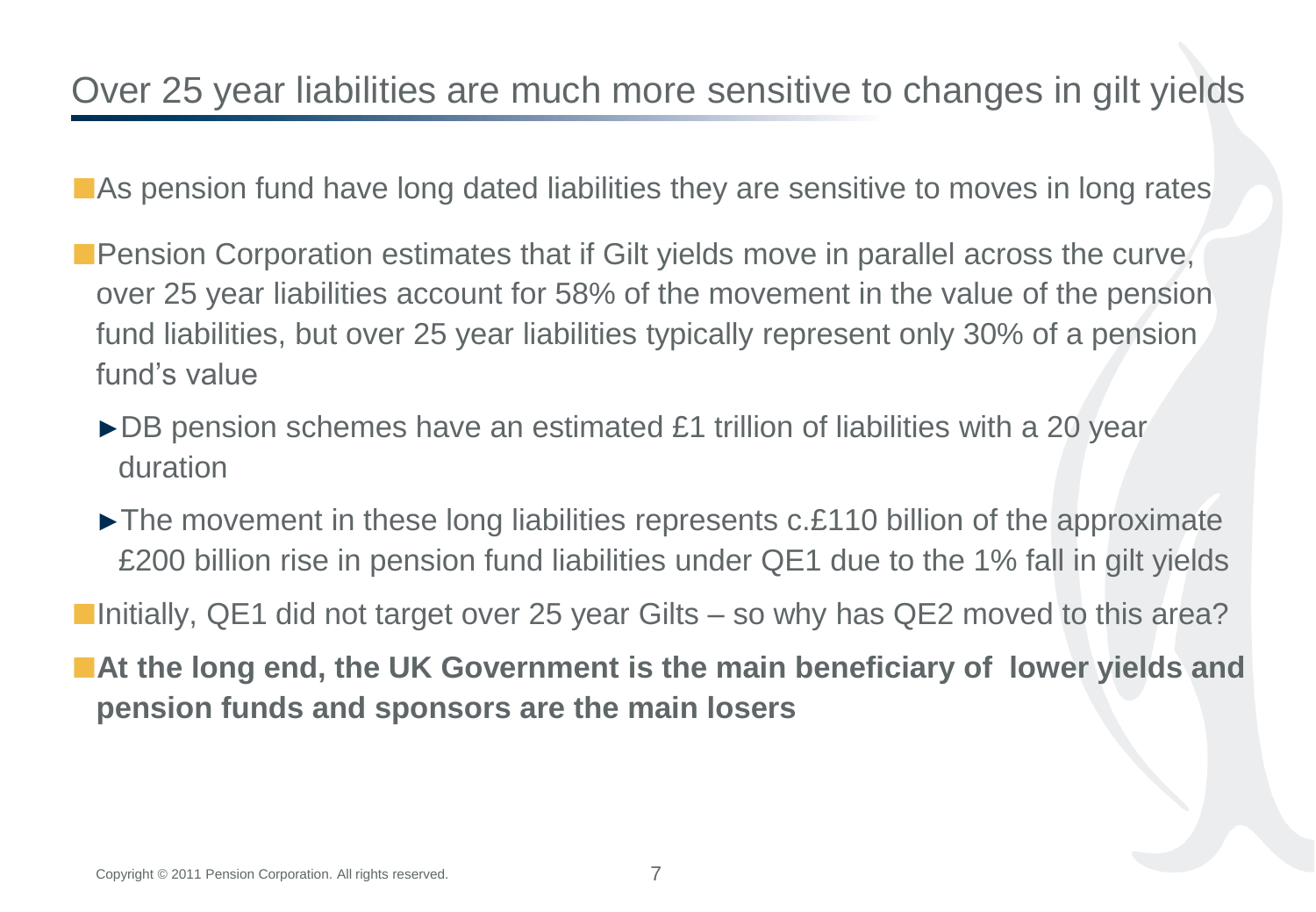Maturity and rate sensitivity of pension fund liabilities

### **DB pension Funds Liability change for 1% yield move in £billion**



Maturity of liabilities in years

Over 25 year liabilities are about 30% of value and about 58% of overall rate sensitivity of liabilities, as long dated liabilities move more for a similar rate shift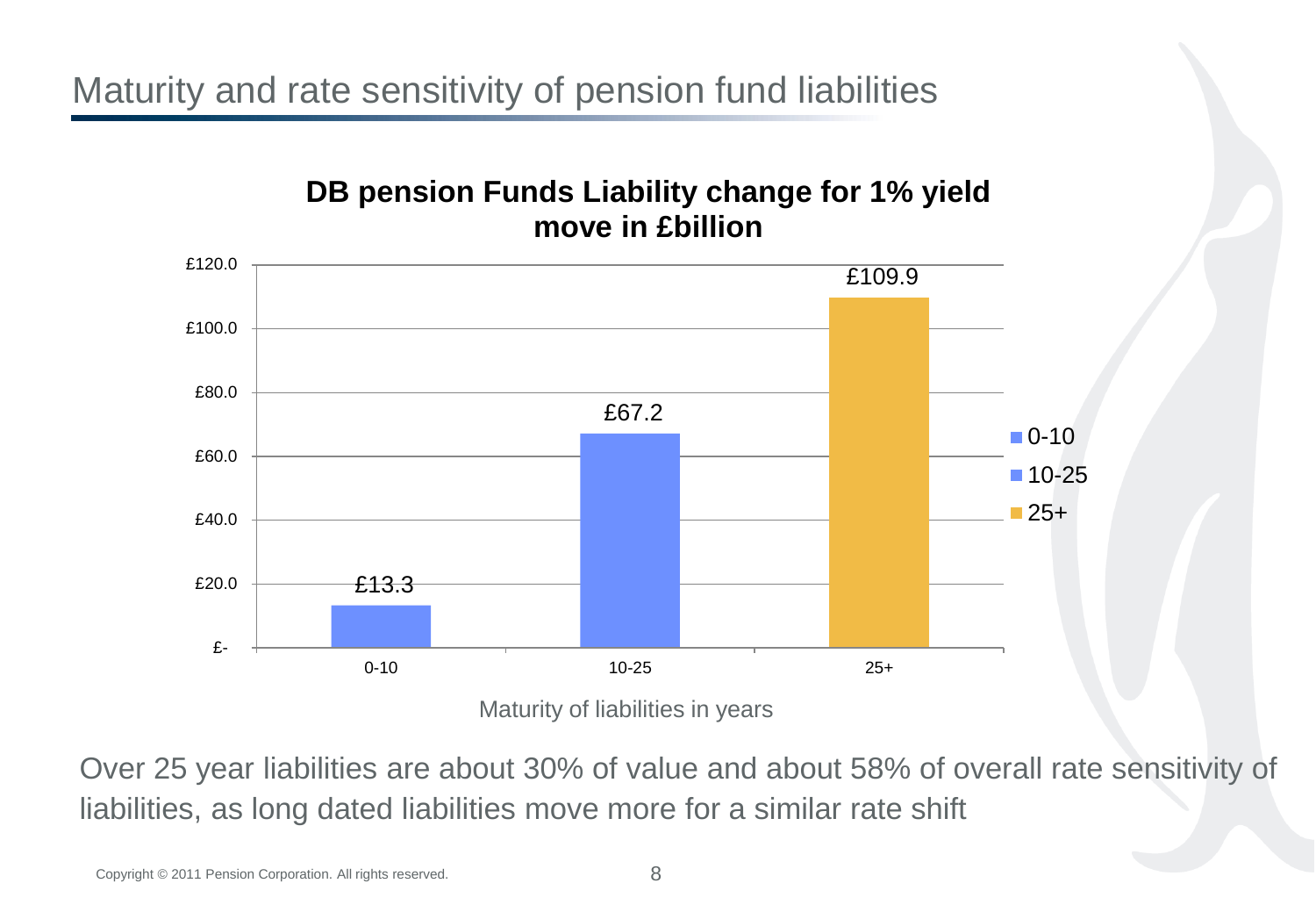■ QE should concentrate its firepower at short/medium duration Gilts below 25 years

- **This would NOT adversely impact corporates, but would have a beneficial impact on** pension funds and their corporate sponsors
- Consider buying bank bonds
	- ►While banks borrow at higher rates than they can lend, they will not be profitable, so will not lend
	- ►Confidence is low in banks and purchases would help ability to fund themselves, especially in senior unsecured
- ■Yields are driven lower by QE buying and this can cause subsequent further allocations to Gilts from de-risking pension schemes; annuitants get low rates
	- ►Pensioners and other savers are effectively forced buyers of very low return (negative real yields) assets
- Government gets cheap funding especially at very long maturities